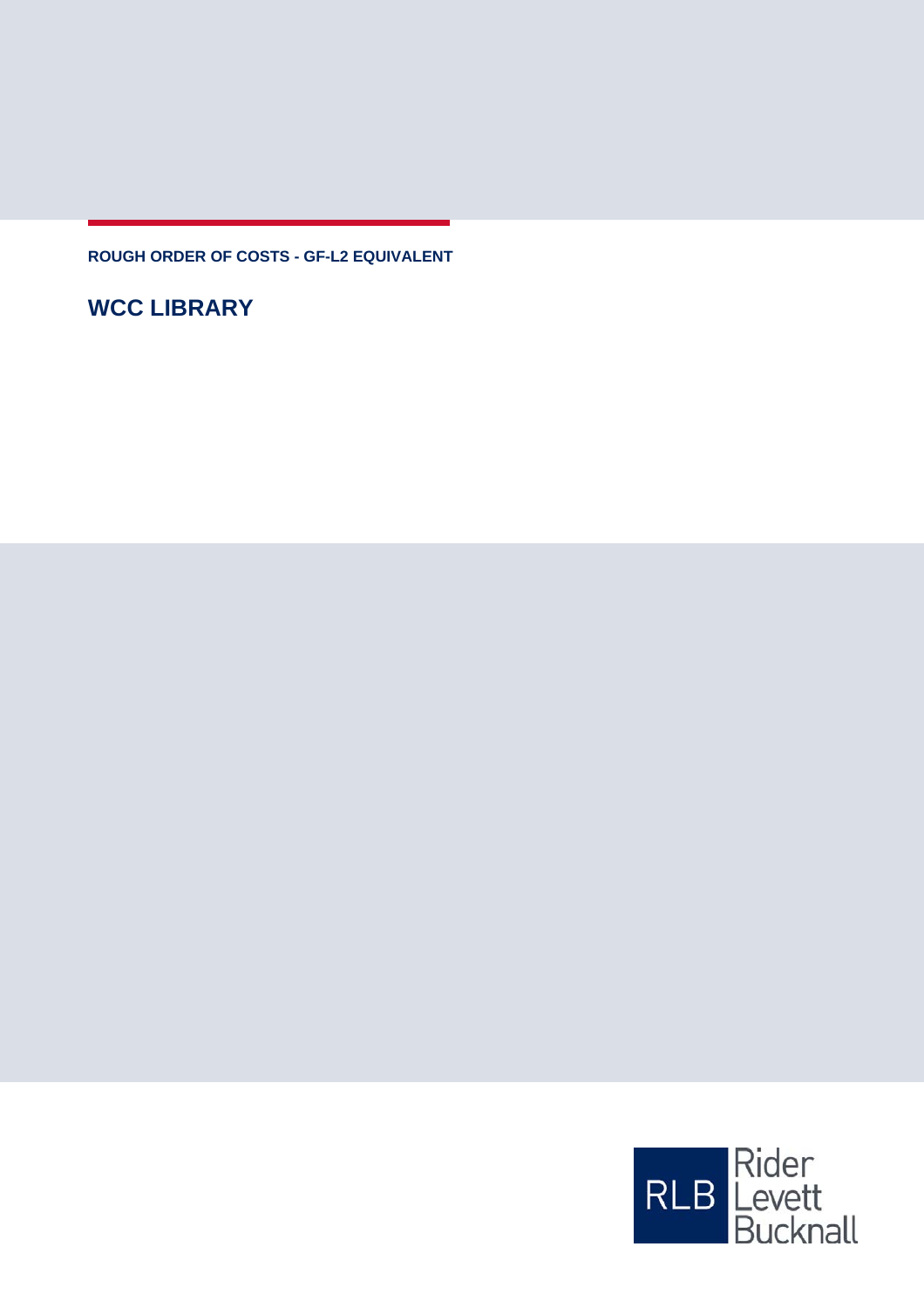

## **Rough Order of Costs - GF-L2 Equivalent WCC Library**

## Project Details

## **Description**

### *Basis of Estimate*

- Replacement of a library building (GF-L2)
- Excludes basement level
- Estimate based on approximate Gross Floor Areas only (GFA)
- No design documents/drawings/specifications; and the like, provided. Estimate subject to confirmation of design
- Estimate completed May 2019

## IMPACTS OF COVID-19

Our estimate has been prepared on the basis of "normal" economic considerations and in the context of "conventional" industry conditions.

It is clear that the respiratory disease COVID-19, is having a significant impact Globally. Whilst the impacts are changing on a daily basis, the disease is rapidly being seen as the single most disruptive factor to affect Global population health and the worlds' economies.

Our estimate makes no provision for the impacts of COVID-19.

We advise that an impact on the estimate is likely, and could vary considerably depending on the extent and severity of a variety of issues, outside of our ability to control, influence or predict, extending but not limited to :

- Economy, industry and society shut down
- Border closures affecting supply of labour in particular
- Exchange rate fluctuations
- Off-shore manufacturing capacity and timing of delivery
- Local and National logistics, including delivery of materials and supplies etc.
- Availability of on-site staff to manage productivity of the works
- Availability of on-site labour to implement the works
- Availability of off-site management and administrative functions to support on-site activity

The impact on the estimate may only be in the short to medium term. However, this will be subject to ongoing monitoring.

#### *Items Specifically Included*

- Provisional sum for demolition of existing library building complete
- Provisional sum for separation of central services to isolate future library
- Allowance for professional fees estimate only

#### *Items Specifically Excluded*

- Basement
- Relocation costs
- Temporary & Offsite accommodation
- On-going lease costs
- Furniture, fittings and equipment including shelving, whiteboards, pinboards, artworks, feature finishes, audio equipment and cabling and kitchenette fitout
- AV / Phone / PABX system costs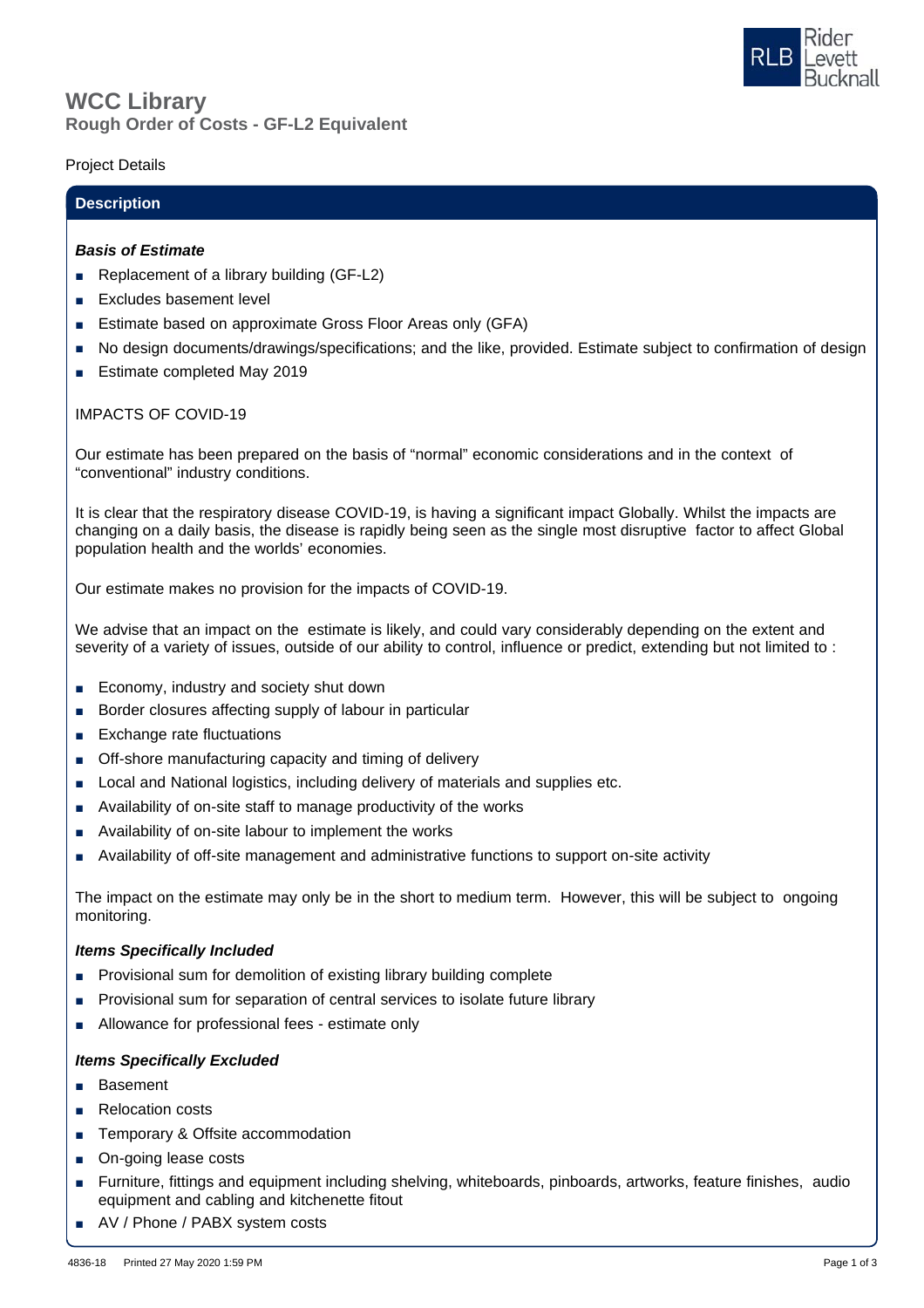

# **Rough Order of Costs - GF-L2 Equivalent WCC Library**

## Project Details

## **Description**

- Removal of hazardous materials (Incl. Asbestos)
- Treatment of Contamination
- Landscaping
- Removal and disposal of any contaminants within the building and surrounds
- Site investigation costs including geotechnical investigation
- Goods and Services Tax (GST)

## *Documents*

■ No design documents/drawings/specifications; and the like, provided.